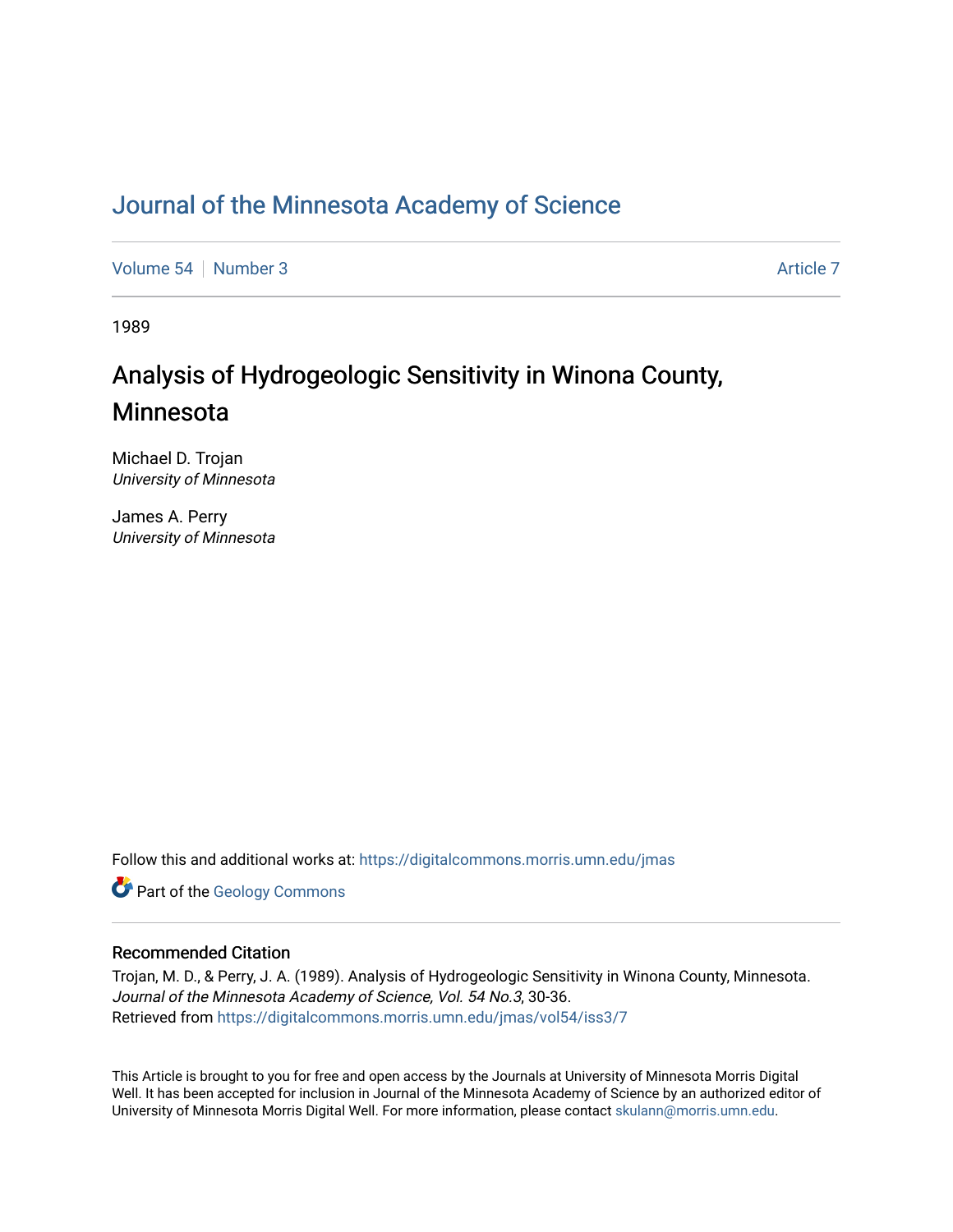# **Analysis of Hydrogeologic Sensitivity in Winona County, Minnesota**

MICHAEL D. TROJAN and JAMES A. PERRY

ABSTRACT-Hydrogeologic sensitivity to contamination throughout Winona County in southeastern Minnesota was assessed using the recently developed Trojan-Perry rating method. Sensitivity varied across and within three analysis regions. The Prairie du Chien Aquifer, comprising Region I, showed a wide range of sensitivity, varying from moderate to extreme. Areas of greatest sensitivity were sites where the aquifer was unconfined and overlain by a thin layer of unconsolidated material and karst bedrock. Under these conditions water may rapidly infiltrate through the soil zone and highly dissolved bedrock and into underlying aquifers. The Ironton-Galesville Aquifer, comprising Region II, was protected from surface infiltration by the St. lawrence siltstone and was not sensitive to contamination unless depth-to-water was less than 25 feet. An unconsolidated surficial aquifer along the Mississippi River comprises Region III, and is highly to extremely sensitive due to large water inputs from adjacent areas. Sites located on sand terraces in this region show the greatest susceptibility due to high permeability throughout the vertical profile.

The accuracy and scope of evaluations made with the Trojan-Perry rating method will improve and expand as data is collected and utilized in the methodology and computer capabilities are employed. The following primary data needs would improve the precision of hydrogeologic sensitivity analysis in Winona County: 1) soil textural classifications and thicknesses to aid in infiltration and depth-to-water analysis, particularly along the Mississippi floodplain; 2) knowledge of land management practices such as tillage and chemical application, which aid in infiltration and contaminant behavior analysis;  $3$ ) knowledge of land-use to improve infiltration, permeability, recharge, and contaminant behavior analysis; and 4) soil pH, organic matter contents, and mineralogy, which can be utilized to assess the behavior of specific contaminants or contaminant classes. Evaluating contamination sensitivity to atrazine, a widely used herbicide frequently found in county aquifers, illustrates the need for improved data.

The evaluation of groundwater sensitivity at a county level is often difficult because geologic, soil, and land-use data is not available or does not adequately describe the natural variability in those factors. Current methodologies such as DRASTIC and LeGrand's system (1,2) are generally not capable of adequately identifying potential sites of pesticide contamination because of broad scales of analyses, failure to consider specific contaminants, and the potential for rapid changes in the water quality of aquifers, particularly in karst areas.

The analysis of groundwater sensitivity in Winona County in southeastern Minnesota is important because atrazine (2 chloro-4-ethylamino-6-isopropylamino-s-triazine), a widely used herbicide, has recently been found in several wells throughout the county at concentrations of up to  $9\mu$ g/l (3); the current maximum acceptable limit for atrazine in drinking water is  $3\mu$ g/l. Because atrazine is considered to be moderately mobile in soils (4), its presence in groundwater

**Introduction indicates that hydrogeologically sensitive areas may exist in** the county. In 1984, a hydrogeologic sensitivity analysis of Winona County conducted by the Minnesota Geological Survey (5) indicated that aquifers in the county were at moderate, high, or very high risk. Regions of a given sensitivity were very large, generally greater than 10 sq. mi. and often greater than 50 sq. mi. Sensitivity was determined by geologic conditions in the county. Upland areas underlain by a thin soil mantle and karst bedrock, and sand terraces along the Mississippi River were at highest risk in the county. The remainder of the county was at moderate to high risk, depending primarily on the thickness of the soil and vadose zone. Small scale variations in soil and vadose zone thickness and permeability, topography, and climatology were not considered.

This evaluation is not useful for site-specific estimates of hydrogeologic sensitivity due to the large scale of analysis and limited description of sensitivity. The Trojan-Perry Rating method (6), developed in 1987, offers the potential for flexible, accurate analyses of hydrogeologic sensitivity throughout a large geographic area such as a county. In this paper we report results of an application of the Trojan-Perry method, developing a sensitivity analysis for Winona County, Minnesota.

Winona County was chosen for this sensitivity analysis for several reasons. First, geologic and soil data are available throughout the county. Second, the county has diverse geologic environments in which to apply a sensitivity analysis. Third, the study by the Minnesota Geological Survey

*Michael Trojan is a graduate research assistant in the Department of Soil Science at the University of Minnesota.* 

*james* Perry *is an associate professor in the Department of Forestry at the University.*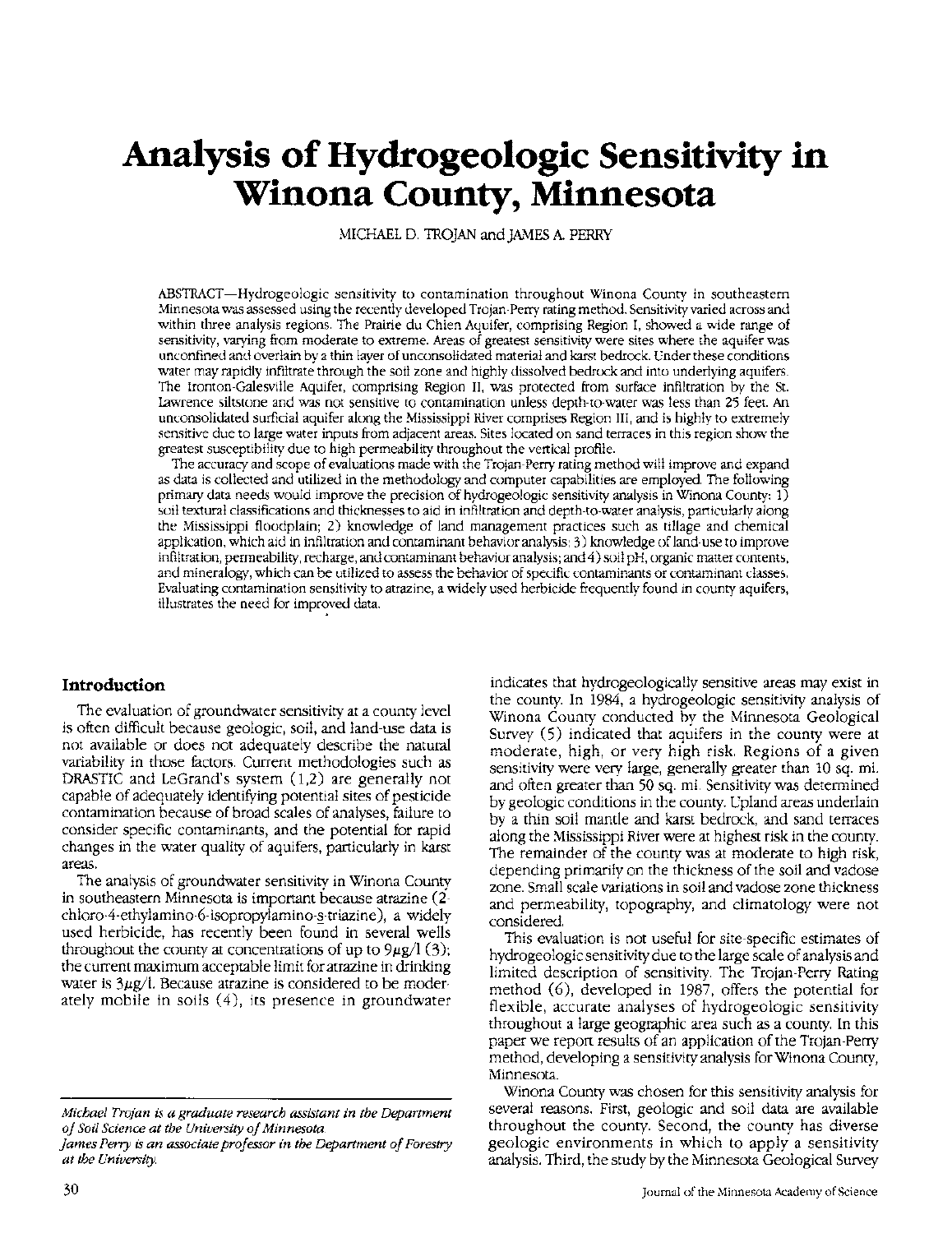provides the opportunity to compare two types of analysis. Finally, the presence of atrazine indicates that aquifers in Winona County may be susceptible to contamination.

#### **Materials and Methods**

#### *Description of the Trojan-Perry Rating Method*

With the Trojan-Perry method, an analysis region is divided into equally spaced sites. The distance between sites is a function of the goals of the analysis and the level of data available for the evaluation. A spacing of one-fourth mile is practical with widely available computer-based data and provides an adequate scale for many analyses. At each site hydrologic, climatologic, water-use, or contaminant characteristics are evaluated as factors that may influence sensitivity. Examples of factors include recharge, depth-to-water, distance to water users, infiltration/permeability of geologic materials, and contaminant attenuation. Values for a given factor are applied to scales such as those shown in Figure 1 to determine a factor score.

Because the scales do not consider all the variables influencing sensitivity, there may be errors in estimates using only factor-based sensitivity. To compensate for these inaccuracies, identifiers and correction terms may be utilized. A correction term is a numerical value which is multiplied by a factor value or score to improve the interpretability of a factor score. An example correction term would be the effect tillage has on infiltration. If a correction term can not be quantified, it may be included in a site index as a qualitative identifier (6).

### Rating Score 0 2 3 4 5 6 7 8 9 10  $10^{-12}$  10<sup>-9</sup> 10<sup>-8</sup> 10<sup>-7</sup> 10<sup>-85</sup> 10<sup>-6</sup> 10<sup>-55</sup> 10<sup>-5</sup> 10<sup>-45</sup> 10<sup>-4</sup> 10<sup>-2</sup>

Permeability/Infiltration (meters per second)

clays,peat clay-loams silt-loams sandy-loams coarse sand silt loams fine sand gravel unfractured shale fractured-shale fractured-timestone igneous/metamorphic rock fractured igneous and metamorphic siltstone evaporites, basalt



Depth to water/Depth to bedrock (feet

Figure 1. Example scales for Permeability/Infiltration, and Depth-to-Water/Depth-to-Bedrock. Scores ranging from 1-10 are derived by applying values from existing data sources at an analysis site; these scores are then used in Equation la.

Site hazard score is determined by the following equation:

Eq. la  $H = A((w_iF_i + w_iF_i + \cdots + w_iF_i)/(w_i + w_i + \cdots + w_i))$ 

| where HI        | hazard index or site score |
|-----------------|----------------------------|
|                 | a multiplier               |
| w               | weights                    |
| г               | factor score               |
| $a,b,\ldots, n$ | factors $a, b, \ldots n$   |

Site hazard score is an average factor score. The relative sensitivity of two sites may thus be compared even if the data bases used in their respective analyses differ. The multiplier A is designed to increase the range of site scores for easier visual interpretation. Potential recharge, determined by any of a variety of methods, may be used as the multiplier; the use of this term improves the estimate of site sensitivity, and increases the range of site scores. Weighting terms in Equation 1a ( $w_1, w_2, \cdots, w_n$ ) give a measure of the importance of a factor in the sensitivity analysis relative to other factors. If all weights are set to 1, the denominator in Equation 1a reduces to **n**, the number of factors used in the analysis (6).

Hazard index, factor scores, correction terms, identifiers, and location are compiled into site indices and stored in data files, which may be computerized. These stored indices can be retrieved to provide descriptions for individual sites; a final sensitivity map can be developed by contouring site scores (6).

The major limitation of the Trojan-Perry method appears to be the lack of statistical correlation between rating scores and actual sensitivity, particularly when correction terms are used. Data from the literature may be utilized to develop rating scales, but these scales remain relatively inexact and untested. However, the method is sufficiently flexible that changes in input data or in scales may be readily incorporated.

#### *Description of the Study Area*

Winona County comprises 406,320 acres in southeastern Minnesota, with maximum lengths of 40 and 24 miles at the southern and western borders, respectively. The Mississippi River flows in a southeasterly direction and forms the majority of the northern and the entire eastern border of the county. The county was originally mixed grassland and hardwood forest, but agriculture now accounts for over 50 percent of the total land-use. Steep slopes along the Mississippi River Valley and adjoining stream valleys have been left forested and comprise approximately 25 percent of the total area in the county. Winona, the county seat, is located along the Mississippi River in the east-central part of the county (7).

Bedrock geology in Winona County consists of alternating beds of sandstone, shale, and limestone or dolomite deposited 460 to 525 million years ago. Along the valleys of the Mississippi River and tributary streams (primarily in the eastern third of the county), the geologic profile has been eroded and exposed, creating a steep landscape. Valley floors are relatively flat. Upland areas, located in the western and central part of the county, consist of gently to moderately rolling topography (5).

Bedrock aquifers are the primary source of potable water in Winona County. The three major bedrock aquifer groups are the Prairie du Chien-]ordon Aquifer, the Franconia-Ironton-Galesville Aquifer, and the Mt. Simon Aquifer. The Prairie du Chien Group, consisting primarily of dolomite aquifers, provides yields of 200 to over 1000 gpm for the majority of the upland areas in the county. The aquifer is confined in the extreme west-central part of the County but is unconfined elsewhere. Where it is unconfined, percolating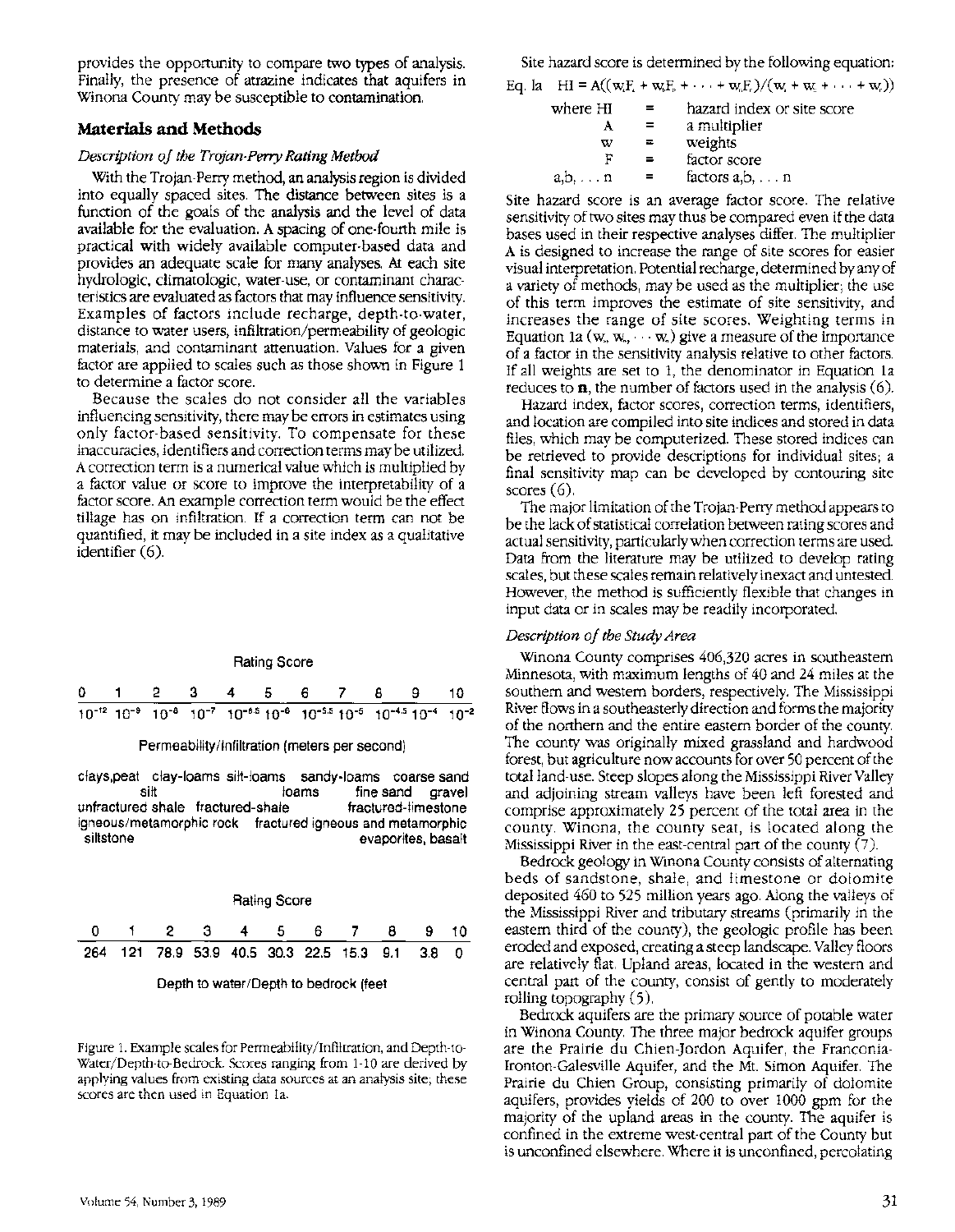rainwater has eroded the dolomite and created numerous solution channels (5).

The Franconia-Ironton-Galesville Group consists of fine- to medium-grained sandstones and dolomites protected from surface infiltration by the St. Lawrence Formation (a siltstone). Water yields range from 0 to 400 gpm. These aquifers are the primary source of potable water where the Prairie du Chien formations are absent or are too thin to yield adequate supplies of water. These areas are generally found near valley ridges and on valley slopes. The Mt. Simon Sandstone is the primary bedrock aquifer utilized in the valleys, but sand and gravel aquifers, though discontinuous, are used frequently for local water supplies  $(5)$ .

A thin mantle of unconsolidated material overlies most of the county. This material includes red till, low in silt content, found in the eastern part of the county; a grey till, clay loam in texture, in the west; colluvium, silty to sandy and gravelly, on steep slopes; residual, with variable texture, along valley ridges; and valley fill, ranging from clayey to silty to sandy, along stream and river valleys. A thin layer of loess, generally less than 10 feet thick, overlies these materials. Soils are thin, poorly formed, and generally silt -loam in texture. Agricultural cultivation practices earlier in this century led to severe erosion of topsoil on sloping sites. The thickness of unconsolidated materials ranges from near zero in the west to several hundred feet in the east, with average thicknesses of approximately 5-10 feet in the west and 20-50 feet in the east. Numerous bedrock outcrops exist in the west. Where this bedrock is dolomite, sinkholes are common (5,8).

The study area was divided into three regions (Figure 2) based on the primary source of water supply and, in the case of Region III, the aquifer most likely to be sensitive to hydrogeologic processes. Region I corresponded to those areas underlain by the Prairie du Chien Aquifer, Region II to areas underlain by the Ironton-Galesville Aquifer (when the Prairie-du-Chien Aquifer is insignificant or absent), and Region III to stream and river valleys underlain by surficial aquifers.

#### *Analysis Methods*

A 1:200,000 county map was produced and a 40 X 24 grid overlain on that map. (The x,y coordinate system is illustrated in Figure 2.) A total of 691 sites (grid points) were evaluated, each site located at a section comer and therefore 1 mile from adjacent sites.

The Trojan-Perry method was utilized to evaluate sensitivity at each site (see *Description of the Trojan-Peny Method,*  and ref. 6). The following equation was used to compute site scores and indices:

Eq.lb HI= R ((sum of factor scores)/(number of factors))

| where HI | site score or hazard index                                                                                                          |
|----------|-------------------------------------------------------------------------------------------------------------------------------------|
|          | $\mathbf{1}$ and $\mathbf{1}$ and $\mathbf{1}$ and $\mathbf{1}$ and $\mathbf{1}$ and $\mathbf{1}$ and $\mathbf{1}$ and $\mathbf{1}$ |

R factors = = recharge potential (inches) some or all of the following: depth-to-water, depth-to-bedrock, infiltration of the root zone, and permeability of the vadose zone

Although we use inches as units for recharge, the final site scores represent dimensionless, relative sensitivity scores.

In Region I all four factors were assessed. In Region II, depth-to-bedrock was not considered because of the presence of a layer of low permeability above the aquifer. In Region III only infiltration and permeability could be evaluated due to limited data.

Factor scores at each site were determined from the scales shown in Figure 1. Values were determined from county geological maps, a soil atlas, and topographic maps. Scales were developed by compiling scales, tables, and matrices for similar factors in existing rating methods and by incorporating relevant research findings (6). Infiltration factor scores were adjusted for topographic position by use of the following multipliers (9):

| Condition                 | Multiplier |
|---------------------------|------------|
| lowlands with slopes 0-6% | 1.11       |
| uplands with slopes 6-12% | 0.92       |
| steep slopes $>12\%$      | 0.65       |
| uplands with slopes 0-6%  | 1.00       |
| bottomland slopes of 0-2% | 1.61       |

The recharge multiplier in Equation 1 was computed by subtracting evapotranspiration from precipitation (P-ET). Climatological data were utilized from eight weather stations in or near Winona County. **P** and **ET** were contoured throughout the county. **ET** was computed using the following form of the Blaney-Criddle Method (10):

Eq. 2  $u = Ktp/100$ 

| where u | $\equiv$ | monthly $ET$ (in)                                                      |
|---------|----------|------------------------------------------------------------------------|
|         | $=$      | monthly ET coefficient for corn $(in$ <sup><math>\circ</math></sup> F) |
|         | $=$      | monthly air temperature $(°F)$                                         |
| D       |          | monthly percent of daytime hours                                       |

The final sensitivity map was prepared by contouring site scores (HI in Eq. 1). Five relative sensitivity classes were established:

| ĬΩw            | --  | <30   |
|----------------|-----|-------|
| Low-Moderate   |     | 30-50 |
| Moderate-High  | ___ | 50-60 |
| High-Very High | –   | 60-80 |
| Extreme        |     | > 80  |

The following identifiers were utilized in the analysis:

| R,L,G,O,Br | topographic position, with<br>R=bottomland slopes of 0.2%,<br>L=lowlands with slopes of 0-6%, |
|------------|-----------------------------------------------------------------------------------------------|
|            | G=steep slopes greater than 12%,                                                              |
|            | O=uplands with slopes 6-12%,                                                                  |
|            | $Br =$ uplands with slopes $0.6\%$ ;                                                          |
|            | sand terraces present;                                                                        |
| κ          | karst present;                                                                                |
|            | sinkholes present;                                                                            |

- $B$   $-$  bedrock at or near the surface;
- $F =$  site is located on a flood plain.

#### **Results and Discussion**

#### *Recharge Analysis*

The map of hydrogeologic sensitivity in Winona County, prepared by contouring site scores along the described sensitivity classes (See *Analysis Methods),* is displayed in Figure 3. Site scores were computed with Equation lb. A score represents the relative likelihood that water will percolate through the soil and vadose zones and into an underlying aquifer at a given site. A particular site score can be compared to other site scores to give a comparison of relative hydrogeologic sensitivity.

Site indices were compiled for each of the 691 sites. Each index gives the location (x,y coordinates), analysis region, site or hazard score, correction terms, and identifiers for a site. Example indices are shown in Table 1. Site indices such as these, used in conjunction with Figure 3, provide insight into the variations in sensitivity within and between regions.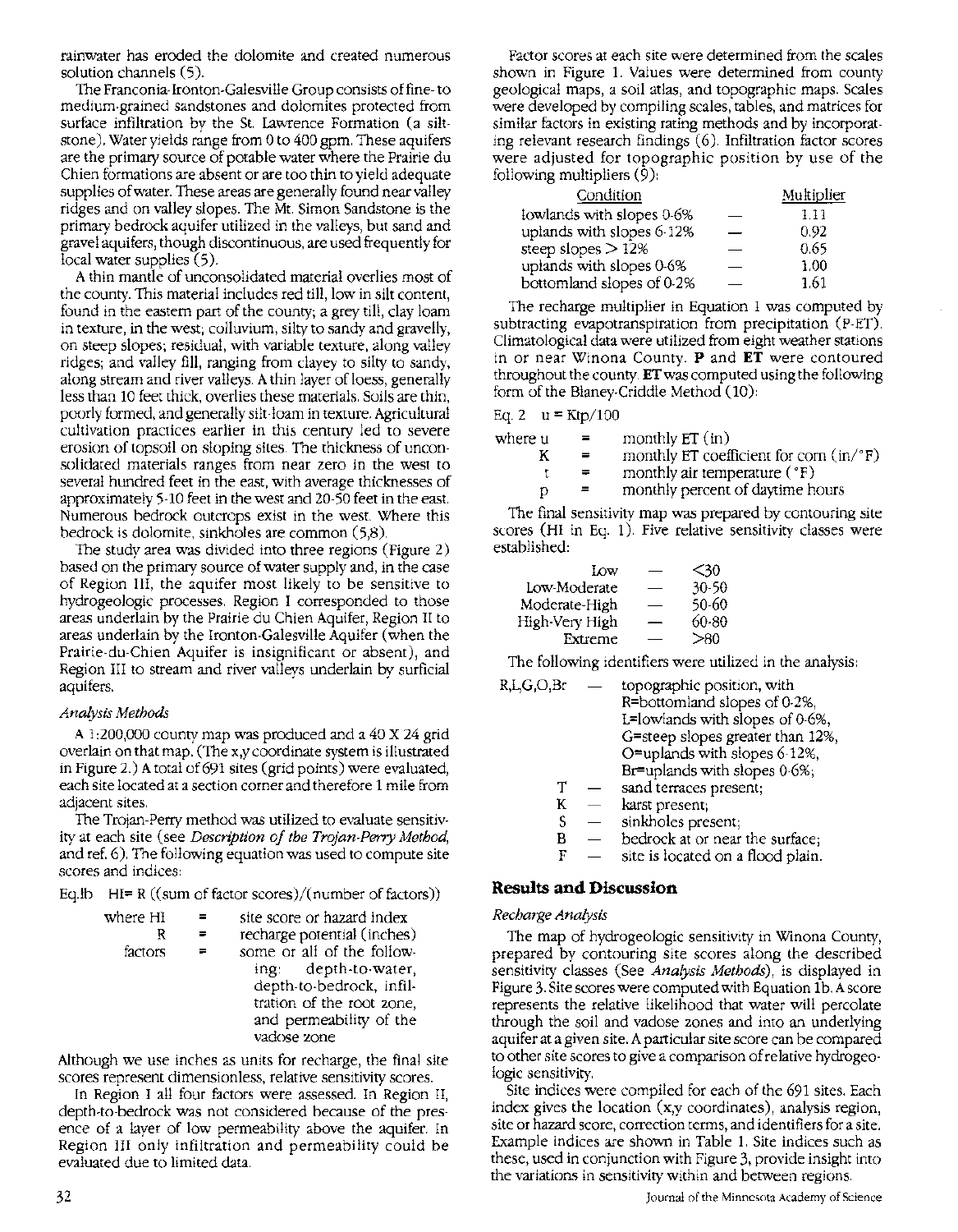

Figure 2. Map of Winona County illustrating the delineation of regions used in the sensitivity analysis. Site coordinates (x,y) are indicated. Each site is located one mile from an adjacent site.



Figure 3. Sensitivity map for Winona County, Minnesota. Site scores were divided into relative sensitivity classes and contoured by sensitivity class.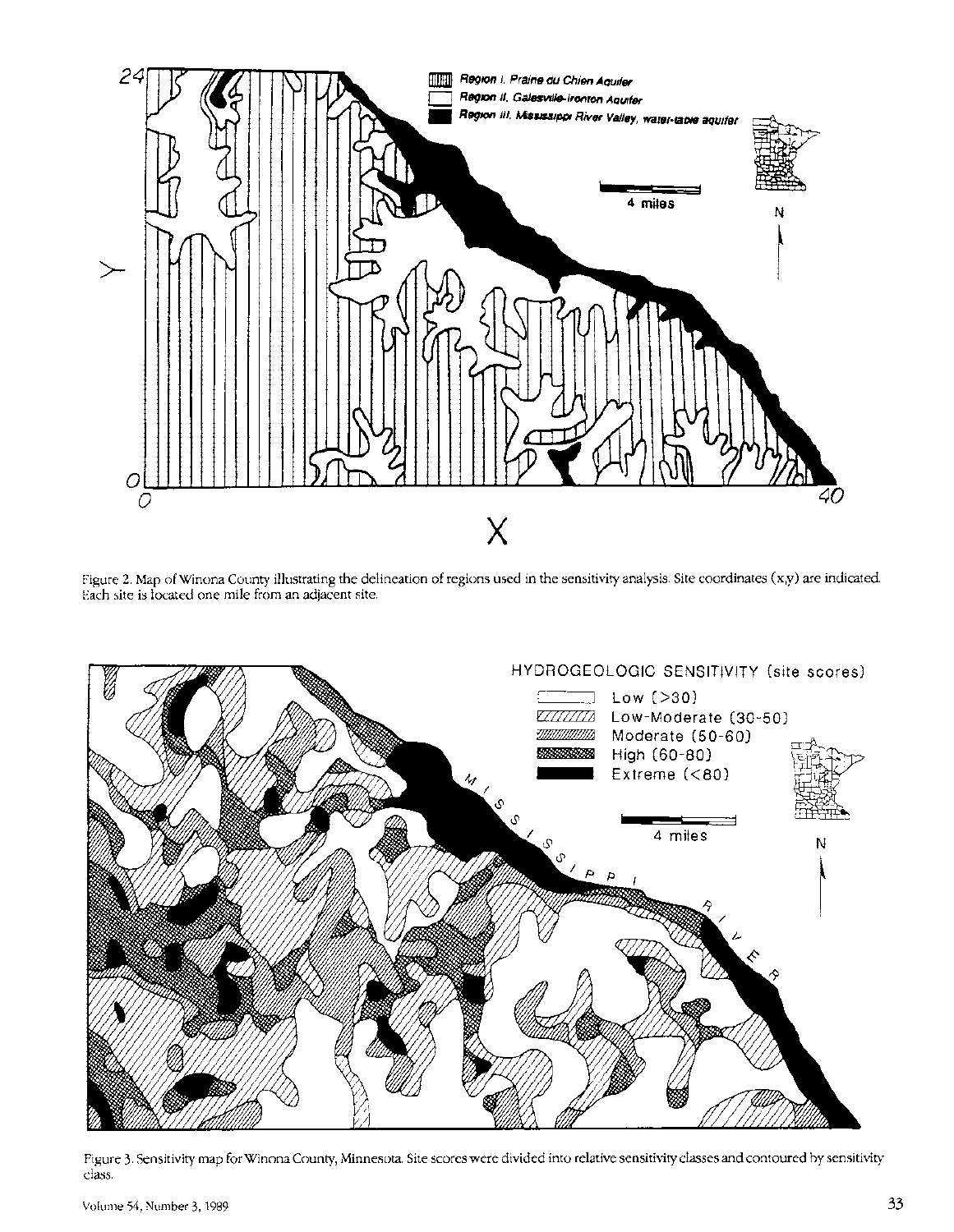Table 1. Example site indices for sites in Winona County. Site coordinates are illustrated in Figure 2. Site scores (HI) are computed using Equation lb. These sites are considered to be representative of sites with comparable site scores throughout a region. Abbreviations represent the following:  $R =$  potential recharge (in/  $yr$ ); DTW = depth to water score; DTB = depth to bedrock score; P  $=$  permeability score;  $I =$  infiltration score;  $T =$  topographic identifier; and ID = identifiers present at a site. Factor scores are determined from scales presented in Figure 1. Identifiers are described in the *Materials and Methods* section of the text.

|        | Site<br>coordinates |       |       |     | Score - |     |               |    |
|--------|---------------------|-------|-------|-----|---------|-----|---------------|----|
| Region | (x, y)              | HI    | R     | DTW | DTB     | Р   |               | ID |
| Ш      | 24:14               | 46.38 | 11.36 |     |         | 4.8 | 3.4 G FT      |    |
| Ш      | 23:14               | 58.37 | 11.13 |     |         | 4.8 | 5.9 R FT      |    |
| ш      | 24:12               | 96.60 | 10.91 |     |         | 9.5 | 7.85R FT      |    |
| Ш      | 3:16                | 93.12 | 10.87 | 8.7 |         | 8.5 | 8.7 G K       |    |
| Ш      | 3:19                | 28.47 | 10.95 | 0.8 |         | 3.6 | 3.4 G K       |    |
| Ш      | 4:19                | 58.51 | 10.97 | 5.0 |         | 4.8 | 6.2 B FT      |    |
|        | 6:4                 | 42.24 | 10.56 | 1.3 | 6.1     | 6.1 | 2.6 O K       |    |
|        | 6.6                 | 60.00 | 10.62 | 0.5 | 9.5     | 8.2 | 4.4 O K       |    |
|        | 6:12                | 83.55 | 10.78 | 1.0 | 10.0    |     | 10.0 10.0 G K |    |
|        |                     |       |       |     |         |     |               |    |

Table 2. Statistical summary for Regions I, II, and III. F- and p-values are given from a one-way ANOVA test of the hypothesis that site

| scores between regions were equal. |       |       |        |                    |
|------------------------------------|-------|-------|--------|--------------------|
|                                    |       |       | Region |                    |
|                                    |       | ⊪     | Ш      | Total <sup>e</sup> |
| Number of sites                    | 262   | 366   | 54     | 682                |
| Minimum                            | 31.83 | 20.82 | 31.05  | 20.82              |
| Maximum                            | 88.10 | 84.80 | 99.10  | 99.10              |
| Mean                               | 55.94 | 32.78 | 78.76  | 45.32              |
| Std. Dev.                          | 12.15 | 12.28 | 16.52  | 12.70              |

 $-9$  sites were deleted from the analysis

- ANOVA F-value for Ho: (Mean(Region I = Region II = Region III))

 $= 318.391$ ; p-value for  $F < 0.0001$ 

Figure 4 illustrates the distribution of site scores for each region. A one-way ANOVA test of the hypothesis that all regions have equal sensitivity gives a p-value of less than 0.0001, providing strong evidence that sensitivity varies between regions. A statistical summary within and between regions is provided in Table 2. In Region II, values exceeding 85 were considered as outliers and deleted from the analysis; nine of the 691 sites were deleted. The rationale for defining and deleting these outliers is discussed below.

In Region I, average sensitivity is moderate to high although 35 percent of the total sites in the region have highvery high or extreme sensitivity and 32 percent have lowmoderate sensitivity. The example indices for Region I shown in Table I indicate that differences in site score are primarily a function of depth to bedrock, which influences infiltration rate. Permeability of the vadose zone also affects score. At site 6:4, bedrock is 20 feet from the land surface. This relatively thick, unconsolidated layer consists of a clay loam soil underlain by a loamy to sandy-loam material (see Figure 1 for derivation of factor scores). The site score of 42.24 indicates low-moderate sensitivity. The identifier  $K$  indicates the presence of Karst bedrock at the site, although the first bedrock layer encountered may not be limestone. At site 6:6 poorly-cemented sandstone is near the surface. The overlying soil is silt loam in texture. The thinner and more permeable



Figure 4. Distribution of site scores for Regions I, II, and III by percent. 691 sites were evaluated, with n=262, 375, and 54 for Regions I, II, and III, respectively.

subsoil layer leads to increased sensitivity (score = 60.00) compared to site 6:4. At site 6:12 karst limestone is at the surface, leading to extreme sensitivity despite a depth-towater of 120 feet. Sensitivity in Region I is thus related to the likelihood that water will reach the surface of the karst bedrock, where it has the potential to be rapidly transmitted to the underlying aquifer. The presence of layers of low permeability below the karst bedrock (e.g., site 6:6) or thick soil and vadose zones (e.g., site 6:4) are critical to preventing rapid recharge.

Sensitivity is low for 61 percent of the sites in Region II, with 28 percent having low-moderate sensitivity. Indices in Table 1 indicate that variations in depth-to-water primarily influence variations in site score, with infiltration rate and permeability showing less variation. Site 3:19, with a depth to water of greater than 120 feet, has low sensitivity. The soil texture is silt loam and the underlying bedrock (cemented sandstone or fractured siltstone) effectively reduces water percolation into the aquifer despite the presence of karst limestone. Site 4:19, with a depth to water of 30 feet, has moderate-high sensitivity. The soil texture is silt loam but the topographic position of the site (the base of a stream or river valley) results in a correction term of 1.61 being used for infiltration score. Sensitivity increases dramatically at site 3:16, where a thin layer of coarse material overlies the aquifer. Here depth to water is only 5 feet. Depth to water is the primary influence on sensitivity in Region II; when depth to water exceeds 25 feet, the soil and subsoil zones are able to effectively reduce the potential for water to infiltrate to the aquifer.

Sensitivity in Region III is generally very high, with 88 percent of the sites in the region having scores of 60 or greater. Table 1 indicates that sites in Region III have relatively uniform texture throughout their profile. Unconsolidated materials in the vertical profile are often not highly permeable but the dominating influence on site score is topographic position. Textures range from clay-loam to sand, but the correction term of 1.61 for topographic position dramatically increases the infiltration score for most sites in the region. Sites in Region III are located on a floodplain and receive large inputs of runoff water. Where present, sand terraces show extreme sensitivity due to high permeabilities throughout the vertical profile.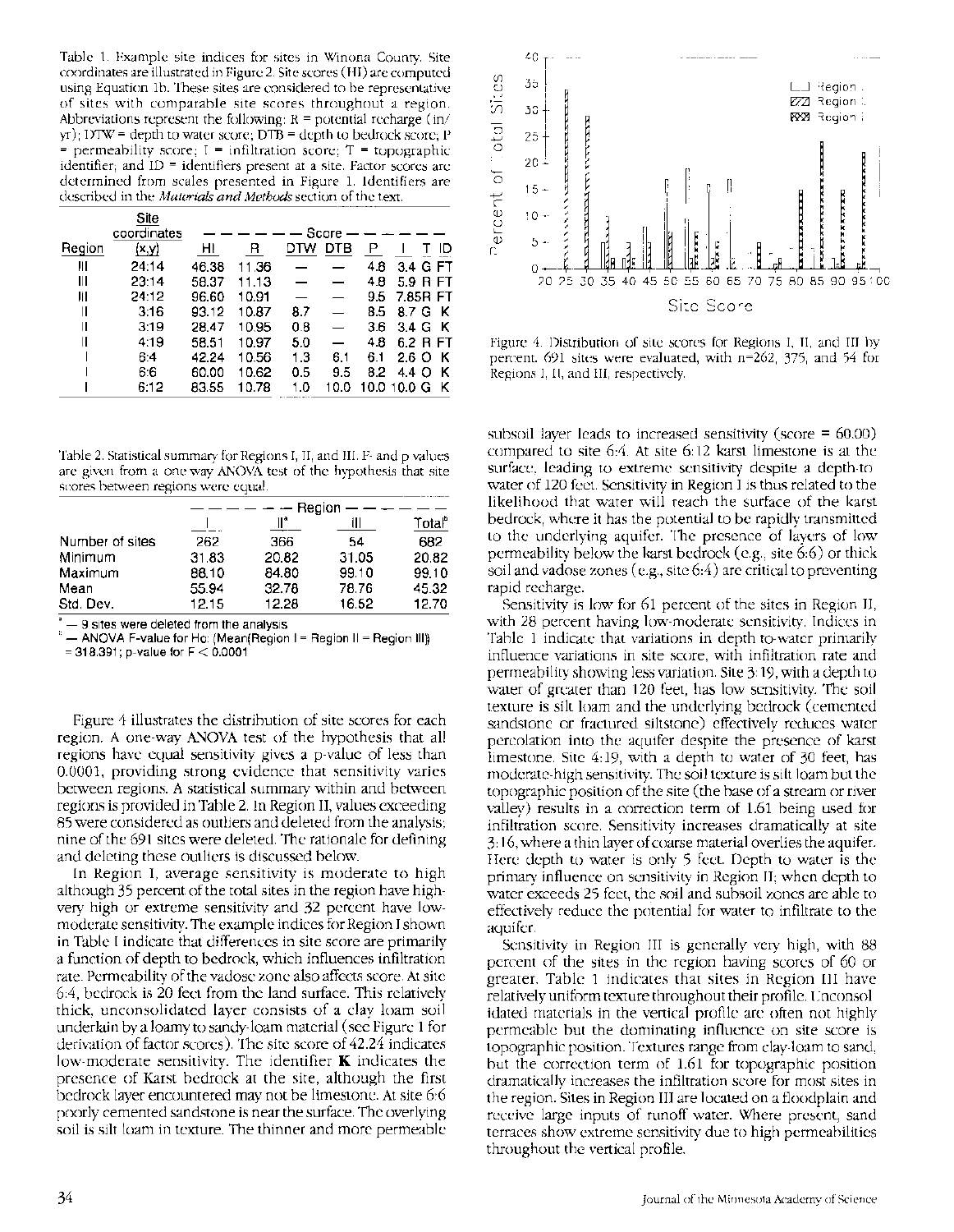Boundaries between regions are relatively imprecise since we had to use maps of different scale in the preparation of this sensitivity analysis. Manually transferring data from different scale maps (e.g., 1:24,000, 1:100,000 and 1:200,000 scale maps were used) onto a single map incorporates uncertainties at regional boundaries. The problem is exacerbated by the lack of orthophotography for Minnesota, resulting in distortion of vertical scale on planar maps, and the fact that soil data may be available on a % mile scale but accurate on a 1 mile scale.

As an example, site 21: 14 reportedly has a slope exceeding 12 percent although it is located on a floodplain. Discrepancies such as this can be smoothed over by comparing adjacent site indices. For example, if site 21:14 is truly located in Region III, the slope is likely to be 0-2 percent. The correction term for infiltration score would then change from 0.65 to 1.61, resulting in a site score of 74.98, considerably higher than the given score of 46.38. As a result of such considerations, site scores over 85 in Region II were considered outliers and deleted from statistical analyses. A grid pattern of  $79$  X  $47$ (compared to 40 X 24 used in this analysis) as well as utilizing computer techniques such as Geographic Information Systems (GIS) would provide four times better areal coverage and might improve the accuracy of boundary interpretations.

The sensitivity evaluation for Winona County is limited by available hydrogeologic and soil data. Data pertaining to soil thickness and unconsolidated material are not adequate for the sensitivity we would prefer in this analysis. Broad textural classifications were used, and soil properties that might affect water or contaminant transport were not available. Our depthto-water analysis was based on a limited number of observations from existing wells in Region II; depth-to-water data were not available for Region I. Data on land-use and management practices that affect water transport were not available at a scale useful for this type of analysis. A more thorough sensitivity analysis would include factors such as locations of tilled land, forest land, native prairie, and mining or excavation activities. An updated soil survey for Winona County has recently been completed and computerized soil survey information will be available soon. Soils information might then be incorporated at the %mile scale to improve the precision of the analysis. Information available in the soil survey, including soil thickness, permeability, and attenuation properties, can readily be incorporated into the sensitivity analysis once appropriate rating scales have been established and Equation 1 appropriately modified.

#### *Contaminant Mobility: Atrazine as an Example*

The analysis presented above deals with recharge potential; it does not address the problem of contaminant sensitivity and should not be utilized for this latter purpose without modification. For example, a contaminant such as atrazine, which is widely used and has been found frequently in wells in Winona County, could be assessed in conjunction with the preceding analysis. To accomplish this, the physical and chemical properties of the geologic medium through which atrazine is transported must be evaluated. For such an analysis, data on the root zone (0-4 feet) is critical. This zone represents the greatest opportunity for attenuation and degradation (11). Flow rate, soil moisture content, soil pH, soil organic content and clay type are important factors affecting atrazine attenuation and mobility ( 4,11-25). Discussion of the specific interactions involving atrazine in soil are beyond the scope of this paper, but a factor scale may be developed relating soil properties and hydrogeologic

sensitivity to atrazine contamination. The literature cited above provides an example of the extent of information required when attempting to assess contaminant behavior in the environment.

An example of an attenuation scale for atrazine is shown in Figure 5. This scale primarily considers attenuation of atrazine in the soil zone. It presents options to the user in determining atrazine attenuation and it considers the major factors influencing atrazine mobility. When computerized soil survey information becomes available, soil data may be used in conjunction with Figure 5 to determine sensitivity to atrazine contamination for aquifers throughout Winona County. The following equation could then be utilized in that analysis:

#### Eq. 3 HI = R((2I + DTW + DTB + P + A)/(6))

| where HI | $\equiv$ | hazard index or site score        |
|----------|----------|-----------------------------------|
|          |          |                                   |
| R        |          | potential recharge (inches)       |
|          |          | infiltration factor score         |
| 1YIW     |          | depth to water factor score       |
| DTB      | 苎        | depth to bedrock factor score     |
|          |          | permeability factor score         |
|          |          | atrazine attenuation factor score |

This equation is a modified version of Equation 1, and includes an attenuation factor for atrazine and a weight of 2 for infiltration to account for the influence of infiltration rate on atrazine mobility. An evaluation of hydrogeologic sensitivity to contamination by atrazine must include the attenuation and infiltration factors because they are specifically developed for an atrazine analysis. Other factors may be deleted if information on them is unavailable. Correction terms or additional factors may be added if they can be quantified.

The reader should be cautioned that Equation 3 and the scale shown in Figure 5 are intended to illustrate the methods used in developing an analysis of hydrogeologic sensitivity for a specific contaminant. The interactions of most potential contaminants in the environment are extremely complex and diverse. The simplified model shown here may not represent the actual fate of atrazine in the environment, but it does illustrate the type of analysis that would be required for contaminant-specific evaluations of hydrogeologic sensitivity.

#### **Summary**

The preceding analysis of sensitivity in Winona County considers a variety of factors that influence sensitivity in the county. It expands on the analysis conducted by the Minnesota Geological Survey in 1984 (5), combining available soil, geologic, and climatologic data into a relatively small-scale analysis.

Despite the limitations imposed by the availability of soil and geologic data, we believe the analysis prepared with the Trojan-Perry method offers a practical and accurate description of hydrogeologic sensitivity throughout the county. In addition, this analysis can be readily modified to include improvements in data availability, or additions of new information as illustrated with our atrazine sensitivity evaluation.